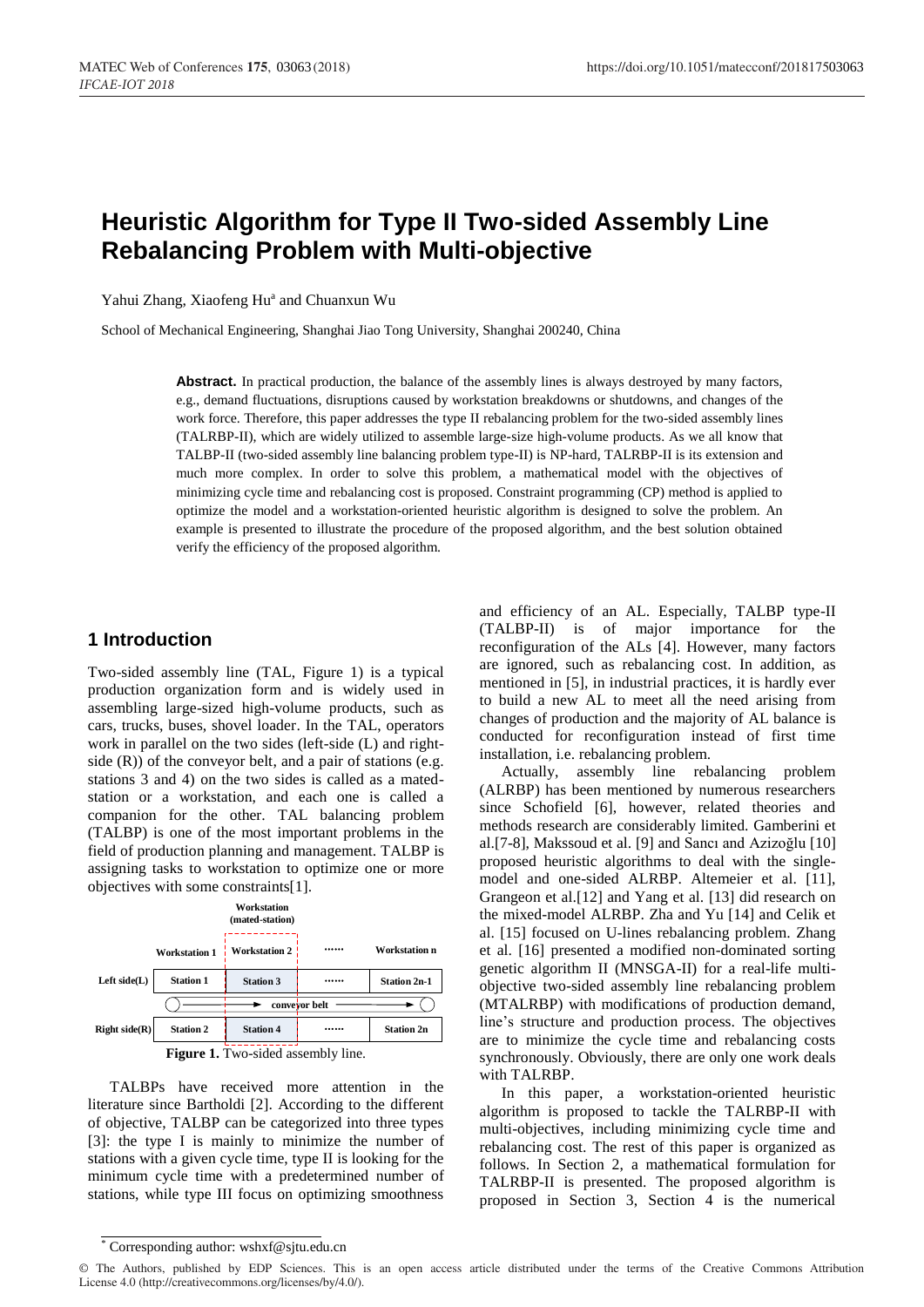example to demonstrate proposed algorithm. Conclusion is presented in Section 5.

## **2 Mathematical formulation**

### **2.1 Notations**

#### *2.1.1 Parameters*

*I*: Set of tasks, *I*={1, 2, ... , *i*, ... , *M*}.

*J*: Workstations (mated-stations),  $J = \{1, 2, \ldots, j, \ldots, j\}$ *N*}.

(*j*,*k*): A station of workstation *j* and its operation direction *k*, *k*=1indicates the left side and *k*=2 indicates the right side.

 $x_{ijk}$ <sup>0</sup>: 1, if task i is assigned to station (*j*,*k*) in the initial balancing; 0, otherwise.

 $y_{ij}$ <sup>0</sup>: 1, if task i is assigned to workstation *j* in the initial balancing; 0, otherwise.

*P*(*i*)\*: Set of immediate predecessors of task *i*.

*P*(*i*): Set of all predecessors of task *i*.

*P*<sup>0</sup>: Set of tasks that have no immediate predecessors; i.e.,  $P_0 = \{P(i)*= \emptyset, \text{for } i = 1, 2, \dots M\}.$ 

*S*(*i*)\*: Set of immediate successors of task *i*.

*S*(*i*): Set of all successors of task *i*.

 $t_i$ : Processing time of task *i*.

 $\mu$ : A very large positive number.

*α*,*β* :Coefficient of transferred tasks between workstations and within workstations, respectively.

*AL*: Set of tasks that must be performed on the left side of the line,  $A_L \subset I$ .

*AR*: Set of tasks that must be performed on the right side of the line, *AR*⊂*I*.

*AE*: Set of tasks that can be performed on either side of the line,  $A_E \subset I$ .

 $C(i)$ : Set of tasks whose operation directions are opposite to task *i*'s operation direction,  $C(i) = A_{L}$ ,  $i \subset A_{R}$ ; C(i)= $A_R$ ,  $i$  ⊂ $A_L$ ;  $C(i) = \Phi$ ,  $i$  ⊂ $A_E$ .

*K*(*i*): Set of indicating the preferred operation directions of task *i*,  $K(i) = \{1\}$ ,  $i \subset A_L$ ;  $K(i) = \{2\}$ ,  $i \subset A_R$ ;  $K(i)=\{1, 2\}, i \subset A$ *E*.

#### *2.1.2 Variables*

 $x_{ijk}$ : 1, if task *i* is assigned to station  $(j, k)$ ; 0, otherwise. *yij*: 1, if task *i* is assigned to workstation *j*; 0, otherwise.

*ti s* : Start time of task *i*.

*t*<sub>i</sub><sup>*f*</sup>: Finish time of task *i*,  $t_i^f = t_i^s + t_i$ .

*ct*: Cycle time

*zip*: Indicator variable. *zip*=1, if task *i* is assigned earlier than task  $p$  in the same station;  $z_{ip} = 0$ , if task  $p$  is assigned earlier than task *i* in the same station.

#### **2.2 Mathematics model**

$$
\mathbf{Min} \quad ct \tag{1}
$$

$$
\text{Min } \alpha \sum_{i \in I} \sum_{j \in J} \left| y_{ij} - y_{ij}^0 \right| + \beta \sum_{i \in I} \sum_{j \in J} \sum_{k=1}^2 \left( \left| x_{ijk} - x_{ijk}^0 \right| - \left| y_{ij} - y_{ij}^0 \right| \right) (2)
$$

$$
\sum_{j \in J} \sum_{k \in K(i)} x_{ijk} = 1, \forall i \in I
$$
 (3)

$$
\sum_{j \in J} \sum_{k \in K(i)} g x_{jjk} - \sum_{j \in J} \sum_{k \in K(i)} j x_{ijk} \le 0, \forall i \in I - P_o, h \in P(i)^* \quad (4)
$$

$$
t_i^f \le ct, \forall i \in I \tag{5}
$$

$$
t_i^f - t_h^f + \mu \left( 1 - \sum_{k \in K(h)} x_{hjk} \right) + \mu \left( 1 - \sum_{k \in K(i)} x_{ijk} \right) \ge t_i, \tag{6}
$$
  

$$
\forall i \in I - P_0, h \in P(i), j \in J
$$

$$
t_p^f - t_i^f + \mu \left( 1 - x_{pjk} \right) + \mu \left( 1 - x_{ijk} \right) + \mu \left( 1 - z_{ip} \right) \ge t_p,
$$
  
\n
$$
\forall i \in I, p \in \left\{ r \mid r \in I - \left( P(i)^* \cup S(i)^* \cup C(i) \right), i < r \right\} \tag{7}
$$
  
\n
$$
j \in J, k \in K(i) \cup K(p)
$$

$$
t_i^f - t_p^f + \mu \left(1 - x_{pjk}\right) + \mu \left(1 - x_{ijk}\right) + \mu z_{ip} \ge t_i,
$$
  
\n
$$
\forall i \in I, p \in \left\{r \mid r \in I - \left(P(i)^* \cup S(i)^* \cup C(i)\right), i < r\right\} \quad (8)
$$
  
\n
$$
j \in J, k \in K(i) \cup K(p)
$$

$$
x_{ij1} = \{0, 1\}, \forall i \in A_L, j \in J \tag{9}
$$

$$
x_{ij2} = \{0,1\}, \forall i \in A_R, j \in J \tag{10}
$$

$$
x_{ijk} = \{0,1\}, \forall i \in A_E, j \in J, k = 1,2 \tag{11}
$$

$$
x_{ijk} = \{0,1\}, \forall i \in A_E, j \in J, k = 1, 2
$$
\n
$$
z_{ip} = \{0,1\}, \forall i \in I, p \in \{r \mid r \in I - \left(P(i)^* \cup S(i)^* \cup C(i)\right), i < r\}
$$
\n
$$
(12)
$$

$$
\mathbf{t}_i^f \ge \mathbf{t}_i, \forall i \in I \tag{13}
$$

Eqs. (1) and (2) are objective functions, represent minimizing cycle time and the rebalancing cost, i.e., the number of reassigned tasks, respectively. Eqs.  $(3) \sim (5)$ indicate that the constraints of tasks cannot be split, precedence relationship, and cycle time. Eqs. (6)  $\sim$  (8) are constraints specific to the two-sided assembly line, indicating that the start time of task *i* is decided by the maximum value between the completion time of the last immediate predecessors task *h* on its mated station and the previous task *p* on the station itself, i.e.,  $t_i^s \ge \max\{t_n^f,$  $t_p$ <sup>*f*</sup>}. Eqs. (9)~(13) define each variable.

## **2.3 Multi-objective programming**

Constraint programming (CP) [17] is one of classical multi-objective decision (MOD) methods. Compared with other MOD methods, it has the advantages of obtaining Pareto solution sets efficiently, lessening restriction of additional parameters and avoiding uniform dimensions. The principle is selecting one of the multiple objectives as the only objective and the other objectives are considered as constraints. In this paper,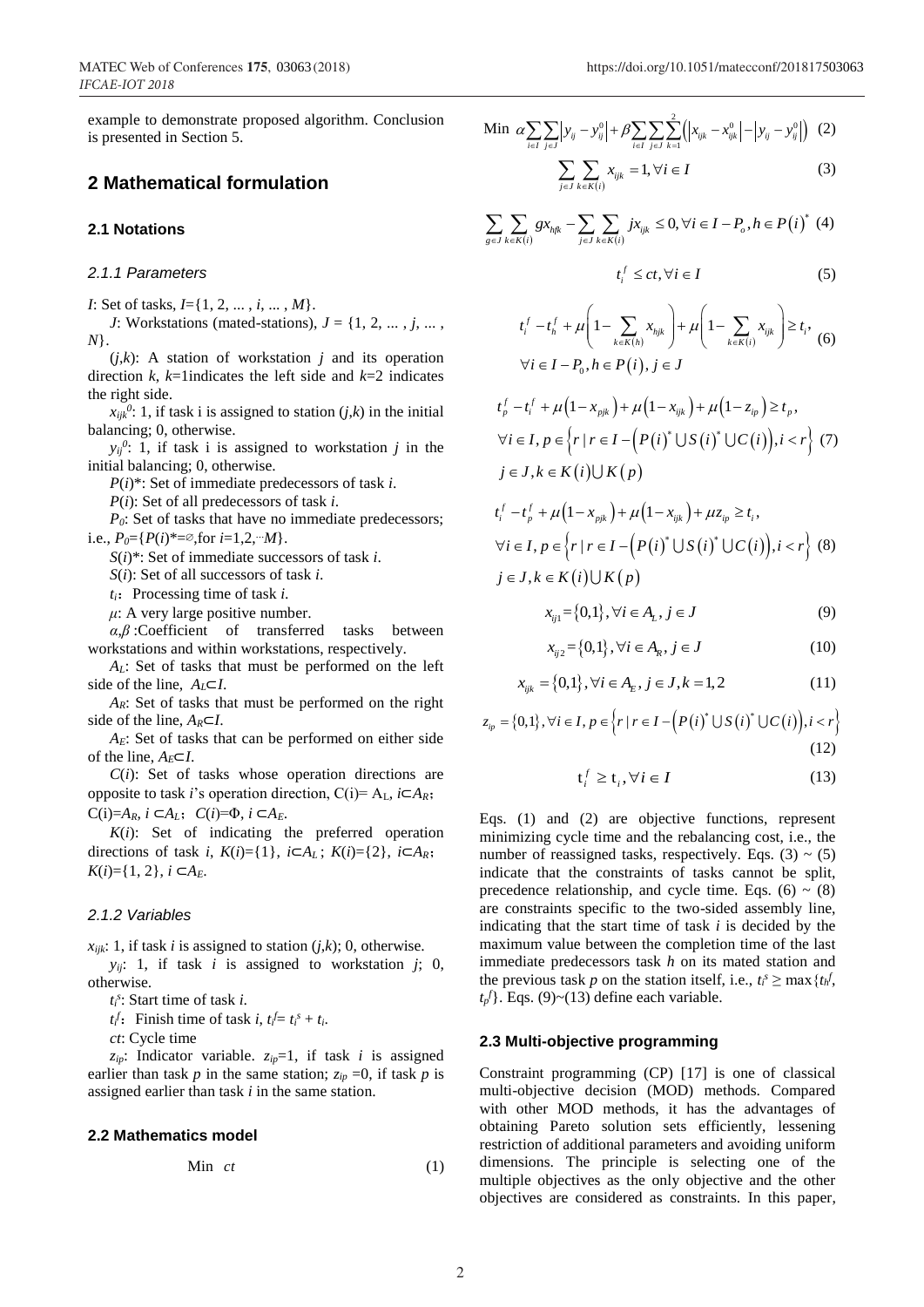Min ct

the proposed mathematical model can be translated to the new model as follow.

*ct* (1)

Subject to:

Subject to:

\n
$$
\text{Eqs. } (3) \sim (13)
$$
\n
$$
\sum_{i \in I} \sum_{j \in J} \alpha \left| y_{ij} - y_{ij}^0 \right| + \sum_{i \in I} \sum_{j \in J} \sum_{k=1}^2 \beta \left( \left| x_{ijk} - x_{ijk}^0 \right| - \left| y_{ij} - y_{ij}^0 \right| \right) \le \varepsilon_R,
$$
\n
$$
\forall \varepsilon_R \in \left[ \underline{\varepsilon_R}, \overline{\varepsilon_R} \right]
$$
\n(14)

 $\varepsilon_R$  is the maximum rebalancing cost accpeted on the AL,  $\varepsilon_R$  and  $\varepsilon_R$  are its upper and lower bound.

## **3 The proposed algorithm**

#### **3.1. The main procedure of WOHA**

Assume that the number of workstations is fixed to *N*, and the theoretical minimum cycle time can be indicated

as 
$$
\overline{ct} = \sum_{i=1}^{M} t_i / 2N
$$
. Take the nearest integer of  $\overline{ct}$  as the

target cycle time (Tct), 1  $\sum_{i=1}^{M} t_i/2$  $\sum_{i=1}^{l}$  $Tct = \frac{\sum t_i}{2N}$ =  $=\left|\sum_{i=1}^{M} t_i/2N\right|$ . The main

procedure of the workstation-oriented heuristic algorithm (WOHA) is presented below.

Step 1. Set the initial cycle time *ct* =*Tct*.

Step 2. Select the initial workstation  $j = 1$ .

Step 3. Get the solutions set  $SU<sub>i</sub>$  of transferred tasks for *j*:

(1) Identify the set *TT<sup>j</sup>* of tasks that can transfer into *j*, and the set  $TO<sub>j</sub>$  of tasks that can transfer out of  $j$  without violating the precedence constraints.

(2) Build the solutions set  $SU_j$  of the tasks combination of set  $TT_i$ ,  $TO_j$ , i.e.  $SU_j = TT_j \cup TO_j$ .

Step 4. Screen solutions set: select the solutions with the cycle time and idle time constraints to get the possible solutions set *PSj*.

①The cycle time constraint means the operation time of tasks which contain inevitable wait time(*IWT*), could not be greater than *Tct*, as shown in Eq. (15). *Sjk* represents the set of tasks assigned to station (*j*, *k*).

$$
\sum_{i \in S_{jk}} (t_i + IWT_i) \leq Tct, \forall j \in J, k = 1,2 \tag{15}
$$

For a task *i*, the inevitable wait time (*IWT*) is the maximum value of zero and the difference between the processing time of the task and the total operation time of its matched tasks. It can defined as follows:

$$
IWT_i = \max\left\{0, t_i - \sum_{l \in MT_i} t_l\right\}
$$
 (16)

*MT<sup>i</sup>* represents the matched tasks of task *i*, which can be processed with task *i* synchronously, i.e., they are not predecessor or successor of task *i* and can be assigned to different direction from task *i*.

② The idle time constraint means the idle time contained in the possible solution of *j* must be less than

the maximum idle time allowed by the assembly line (*MIDAL*). It can be calculated by the formulation:

$$
MIDAL = 2N * Tct - \sum_{i=1}^{M} t_i \tag{17}
$$

Step 5. Rank all the possible solutions in *PS*.

In order to rank all the possible solutions, we first given an evaluation function *CL*:

$$
CL = x * (\overline{ct} - 3) + (1 - x) * Tct
$$
 (18)

And then, we will get different rank rules for the possible solution according to the comparison between the possible solution and *CL*:

① The first level rule: the possible solution ≥ *CL*, then it prefers to choose the solution which has the minimum number of moved tasks; and if all the possible solution has the same number of moved tasks, rank them using station time in the descending order.

② The second level rule: If possible solution <*CL*, then it prefers to choose the solution which has the maximum station time; and if all the possible solution has the same station time, rank them using the number of moved tasks in the ascending order.

③ The first level rule always has a higher priority than the second level rule.

*Note:* The mentioned number of moved tasks here not just refer to current workstation, but involved all the workstations which have already been assigned tasks currently. It is obvious that the less number of transferred tasks of current workstation does not mean that the final total number of moved tasks will be less.

Step 6. Select the first possible solution *r* in the order of the possible solutions got in the step 5.

Step 7. Assign tasks of *r* according to the single workstation tasks assignment procedure (*SWTA*) and get the completion time of *j*.

Step 8. If the completion time of  $j \leq Tct$ , save it as a feasible solution for *j*, and go to Step 9, otherwise, Remove it from *PS*, *PS*=*PS*-{*r*}, go to Step 6.

Step9. Set  $j=j+1$ , if  $j \leq n$ , go to Step 3.

Step10. If all the tasks are assigned, terminate and record ct as a solution value. Otherwise, set *ct* =*ct*+*θ*, and go to Step 2.

#### **3.2 Procedure of SWTA**

Step1. Categorize the tasks of workstation *j* into three set *IL*, *IR*, *NT*, according to their initial position. The *IL* represents the tasks that be assigned to the left station of *j* in the initial balanced line, while the *IR* is the opposite. The *NT* stands for the new tasks moved into *j*.

Step2. If *NT* is not empty, go to step 3. Otherwise, go to step 4.

Step3. Tasks pre-assignment: if the task is not E (L or R) type, assign it to set *IL* or *IR*, respectively; otherwise, rank the E type tasks according to their operation time and compute the completion time of each side which includes the inevitable wait time. Record them as *LLT* and *RRT*, separately. Then assign the E-type tasks as the order to the smaller side in turn, and if the *LLT*=*RRT*, assign the task to the L side. Repeat it unless the E type tasks have been assigned completely.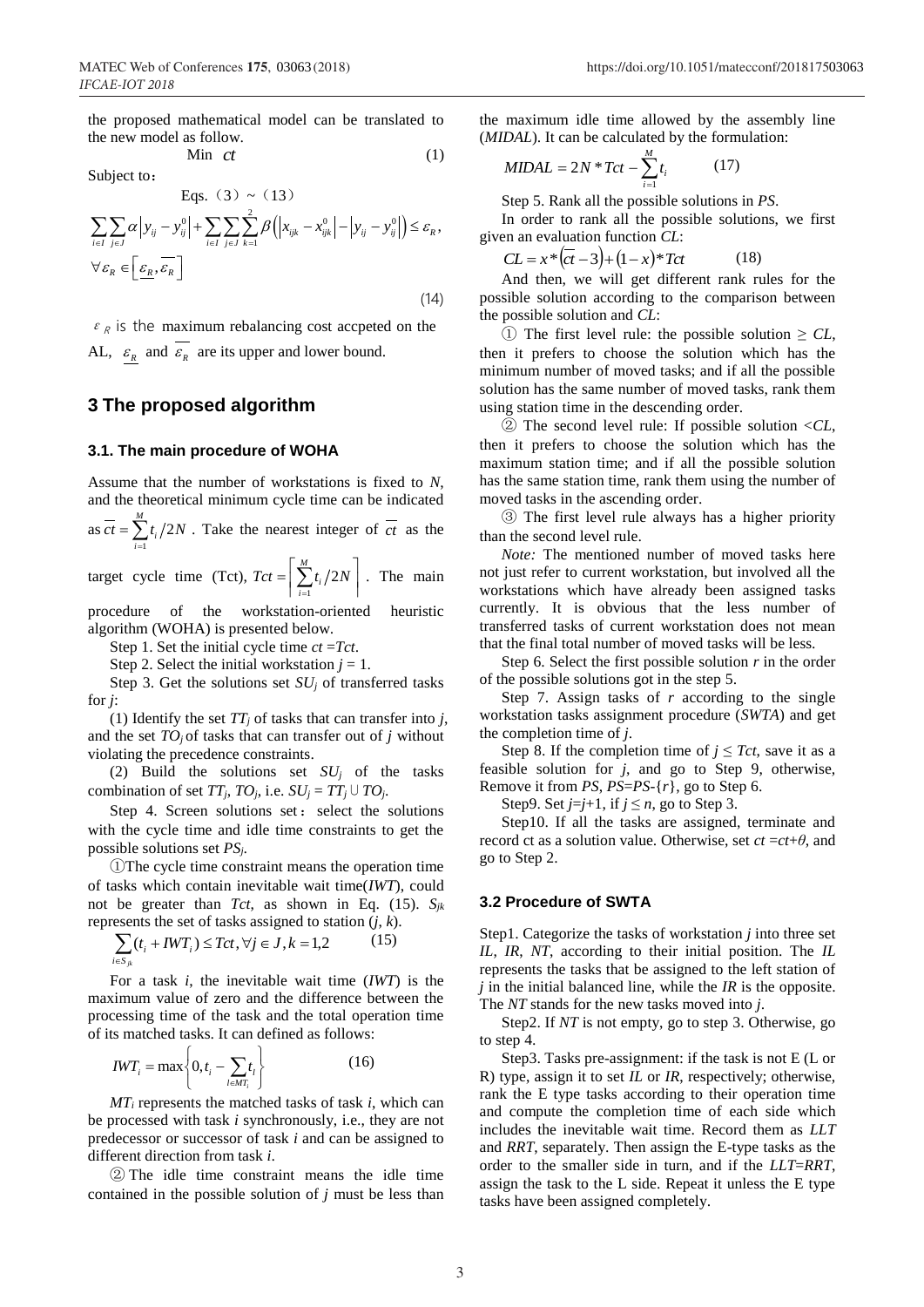Step4. Update information of tasks on current workstation, and get the potential tasks exchange solutions (*PTES*) between the left and right side of the workstation according to the number of exchange tasks in the descending order.

Step5. Select the first solution *h* of *PTES*.

Step6. Mark the tasks of left station as *L*, the tasks of right station as *R*.

Step7. Get the assignment sequence of tasks according to the weights and the related rules.

Weight 1: processing time of task  $*$  (the number of its immediate successors on current workstation +1). Rank all the remaining tasks according weight 1 in the descending order.

Weight 2: task *ID*. Rank all the remaining tasks according weight 2 in ascending order

Weight 3: the number of mated tasks.Rank all the remaining tasks according weight 3 in ascending order.

Weight 4: random.

Step8. Assign tasks sequentially, and calculate the completion time of *j* and the generated idle time between tasks after a task is assigned each time. If the completion time is greater than *Tct*, delete solution *h* from *PTES*, *PTES*= *PTES*-{*h*}, go to step 5; otherwise, go to step 9.

Step9. If the idle time generated exceeds *MITALAP* and *MITCWAP*, delete solution *h* from *PTES*, *PTES*= *PTES*-{*h*}, go to step 5; otherwise go to step 8.

*MITALAP* is the expression of the maximum idle time allowed by the assembly line at present, it can be obtained by the difference between *MIDAL* and the total idle time contained in the previous workstations.

*MITCWAP* means the maximum idle time allowed by current workstation at present and can be computed as following:

$$
MIDCWAP = 2 \cdot Tct - \sum_{i \in w_j} (t_i + IWT_i)
$$
 (19)

*wj*: the set of tasks assigned to workstation *j*.

Step10. If tasks contained in solution *h* have been assigned completely, stop and save it as a feasible solution for workstation *j*.

## **4 Numerical example**

This section presents a numerical example to explain and verify the effectiveness of the proposed algorithm. For this purpose, the example of P24 [18] is considered. Figure 2 is the precedence diagram of tasks in P24 and the Figure 3 is an initial solution of P24 obtained by Hoffman algorithm [19], of which the cycle time is fixed with 22 units of times. The target CT is 18. The proposed algorithm is programmed in C# and executed on a PC with Intel Core(TM) i5, 3.20GHz, 8 G RAM. One of the iterations of the procedure (i.e., one workstation) is given below.



**Figure 2.** The precedence relations among tasks of P24.

|             |          |   | <b>Workstation 1</b> |    |    |            |          |    | <b>Workstation 2</b> |    |    |         |   |    |   | Workstation 3 |    |    |          |    | <b>Workstation 4</b> |    |
|-------------|----------|---|----------------------|----|----|------------|----------|----|----------------------|----|----|---------|---|----|---|---------------|----|----|----------|----|----------------------|----|
|             | 0        | 3 | 10                   |    | 14 | - 22<br>18 | $\theta$ |    | 9                    | 12 | 15 | $^{22}$ | O |    | 9 |               | 18 | 22 | $\theta$ |    | 8                    | 22 |
| L           |          |   |                      | 11 | 5  | 10         |          | 16 | 12                   | 13 |    | 18      |   | 19 |   | 24            |    |    |          | 21 |                      |    |
|             | $\bf{0}$ | 7 |                      | 12 |    | 16 19 22   | $\theta$ | 6  | 11                   |    |    | 2022    | 0 |    | 9 |               | 18 | 22 | $\theta$ |    | 8                    | 22 |
| $\mathbf R$ |          | 3 |                      |    | ٠  | 8<br>6     |          | 9  | 15                   |    | 14 | 17      |   | 20 |   | 23            |    |    |          | 22 |                      |    |

**Figure 3.** The initial balanced assembly line of P24.

At first, choose workstation 1 as current workstation. Second, get the set *R* of possible solutions of transferred tasks for this workstation.

(1) divide all the tasks into two groups: group-1 contains the tasks on the current workstation, i.e., {1,2,3,4,5,6,7,8,10,11}; the other rest tasks belong to group-2.

(2) Get and record the tasks which can move into / out workstation 1 from this two group, separately. At last, tasks which can be moved into are {4, 6, 8, 10, 11} and can be moved out are  $\{9, 15, 16\}$ .

(3) Calculate the inevitable wait time for all tasks on workstation 1. Take task 1 for example, its mated tasks are  $\{3, 4, 5, 6, 7, 8, 10\}$ , there is no doubt that its inevitable wait time is 0. The other tasks' are 0, too. So, its workstation time is equal to the processing time of all the tasks on it, 44.

(4) Get all the possible solutions of transferred tasks. Eventually, we got 101 possible solutions, there were 5 solutions only had one moved tasks, 25 solutions involved two transferred tasks and 71 solutions own three transferred tasks.

Third, screen all the possible solutions according to the difference between the workstation time and target CT, as well as the difference between the idle time contained in the possible solution and the maximum idle time which is allowed by the AL. Finally, there are 27 possible solutions are retained : {10,11}, {10,7}, {6,4}, {8,4},

 $\{4,11\}, \{4,10\}, \{4,11,1\}, \{6,11,1\}, \{6,10,11\}, \{6,10,7\}, \{6,$ 4,11},{6,4,10},{8,11,1},{8,5,11},{8,10,11},{8,10,5},{8, 10,7},{8,4,11},{8,4,5},{8,4,10},{8,6,11},{8,6,5},{8,6,1 0},{8,6,4},{10,11,1},{10,7,11}.

*Fourth*, rank all the possible solutions, according to Eq.(18).

*Fifth*, assign tasks of the first solution  $({10,11})$ , which means moving out taks 10 and 11).

(1) Classify tasks according to their operation directions to three groups: LL, RR, EE(LE+RE). LL involves all the L type tasks ({1,2,5}); RR involves all the R type tasks $({3,4,7,6,8})$ , EE involves all the E type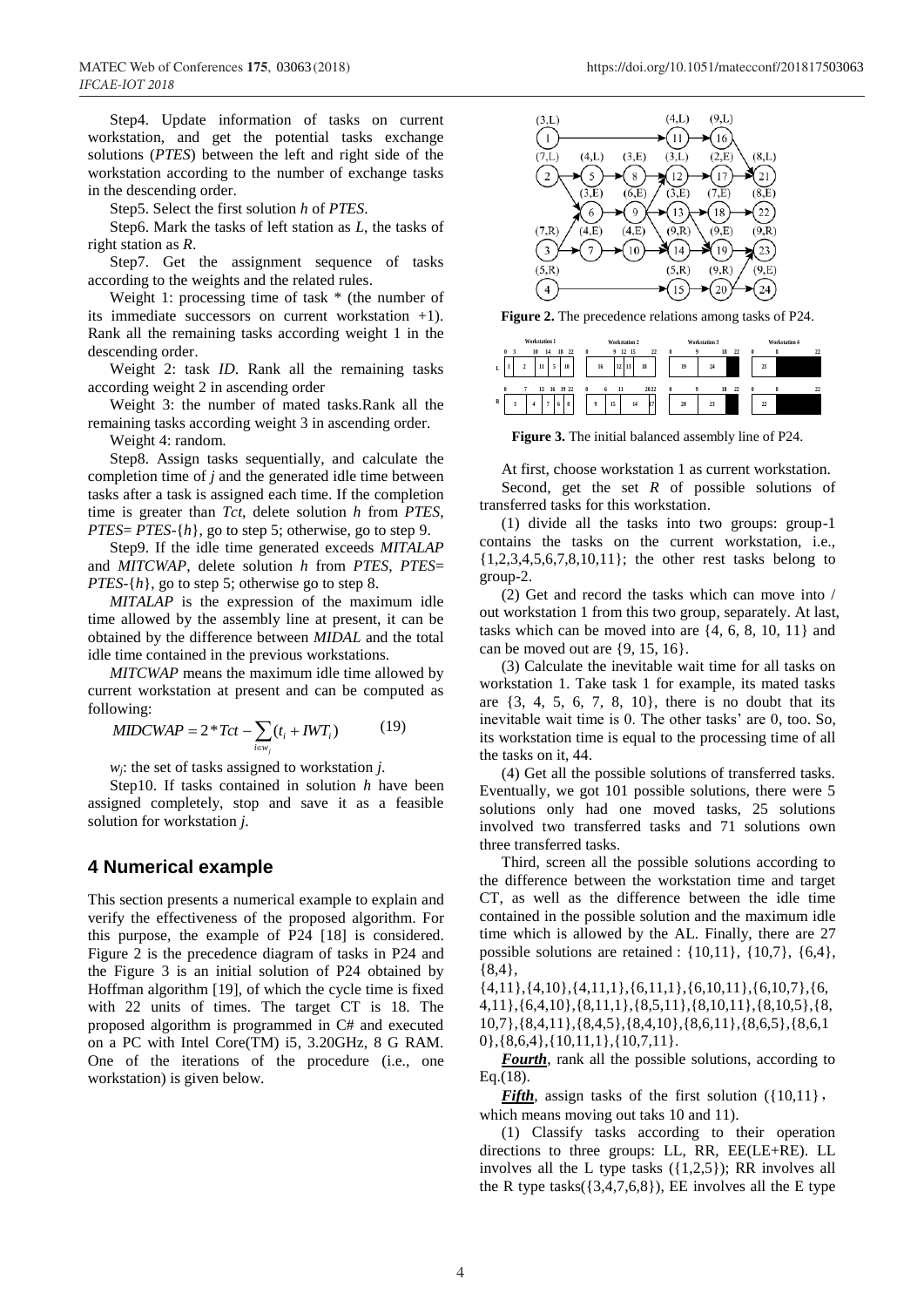tasks( $\{(6,7,8)\}$ ) no matter which side it had been assigned to.

(2) Search all the *PTES*.

There is no doubt that only E type tasks can be transferred between left and right side, so we just need search from group  $EE({6,7,8})$ , and *PTES* contains:  ${0}$ , {7}, {6}, {8}, {7,6}, {7,8}, {6,8}, {7,6,8}.

*Note*: the potential tasks exchange solutions only contain the transferred tasks; {0} means no tasks transfer; all the solutions have been already sequenced as their priority, so we just need execute them in turn in the next step.

(3) Choose the final executed solution. In our case, we choose the second solution  $({7})$ , which means transfer task 7 from right to left).

(4) Remark the types of tasks according to the side to which they are assigned at percent. In our case, tasks have been assigned to the left station are {1,2,5,7}, so remarked them as L type, while {3,4,6,8} are remarked as R type.

*Note*, there are no tasks moved into, so we do not need assign the moved into tasks simply.

(5) Get the allocation sequence of tasks according to the weights and their rules, and allocate them sequentially until the last one is allocated.

Use weights one by one according to the order. At first, we get the value of weight 1 of all tasks involved on this workstation, and then rank them in the descending order, as shown in Table 1.

**Table 1.** Weight 1 of tasks for the first workstation.

| Order | Weight 1 | <b>Task ID</b> |
|-------|----------|----------------|
|       | 21       | 2,3            |
|       |          |                |
| 3     | 5        |                |
|       |          |                |
|       |          | 1,6,8          |

It is clear that, tasks could not get their unique order just using weight 1, so we need weight 2. The result is showed in Table 2. And then we can allocate them as this order, the procedure is depicted in Figure 4. We should note that, at the process of allocating tasks to workstation, if the order violates the precedence relation among tasks, it should change.

**Table 2.** The unique order of tasks for the first workstation.

| Order | Weight 1 | Tasks ID       |
|-------|----------|----------------|
|       | 21       | $\mathfrak{D}$ |
| 2     | 21       | 3              |
| 3     | 8        |                |
|       | 5        |                |
| 5     |          |                |
| 6     | 3        |                |
|       | 3        | 6              |
| Q     | 3        | 8              |
|       |          |                |



**Figure 4.** The procedure of tasks' allocation according to weight.

Do the above process to the other workstations successively and the final rebalance solution is showed in Figure 5. The task adjustment is shown in Table 3 and the total rebalancing cost is  $11(\alpha, \beta)$  are assumed be 1 and 2).



**Table 3.** Tasks adjustment in rebalancing assembly line.

| Task           | Initial | Rebalanced<br>solution | Type of<br>tasks' move | Cost             |
|----------------|---------|------------------------|------------------------|------------------|
| 1              | (1,1)   | (1,1)                  |                        | $\theta$         |
| $\overline{2}$ | (1,1)   | (1,1)                  |                        | $\overline{0}$   |
| 3              | (1,2)   | (1,2)                  |                        | $\theta$         |
| $\overline{4}$ | (1,2)   | (1,2)                  |                        | $\theta$         |
| 5              | (1,1)   | (1,1)                  |                        | $\theta$         |
| 6              | (1,2)   | (1,2)                  |                        | $\theta$         |
| 7              | (1,2)   | (1,1)                  | WW                     | 1                |
| 8              | (1,2)   | (1,2)                  |                        | $\theta$         |
| 9              | (2,2)   | (2,1)                  | ww                     | 1                |
| 10             | (1,1)   | (2,2)                  | <b>BW</b>              | 2                |
| 11             | (1,1)   | (2,1)                  | <b>BW</b>              | $\overline{c}$   |
| 12             | (2,1)   | (2,1)                  |                        | $\theta$         |
| 13             | (2,1)   | (2,1)                  |                        | $\theta$         |
| 14             | (2,2)   | (2,2)                  |                        | $\theta$         |
| 15             | (2,2)   | (2,2)                  |                        | $\theta$         |
| 16             | (2,1)   | (4,1)                  | BW                     | $\overline{c}$   |
| 17             | (2,2)   | (2,1)                  | ww                     | 1                |
| 18             | (2,1)   | (4,2)                  | BW                     | 2                |
| 19             | (3,1)   | (3,1)                  |                        | $\boldsymbol{0}$ |